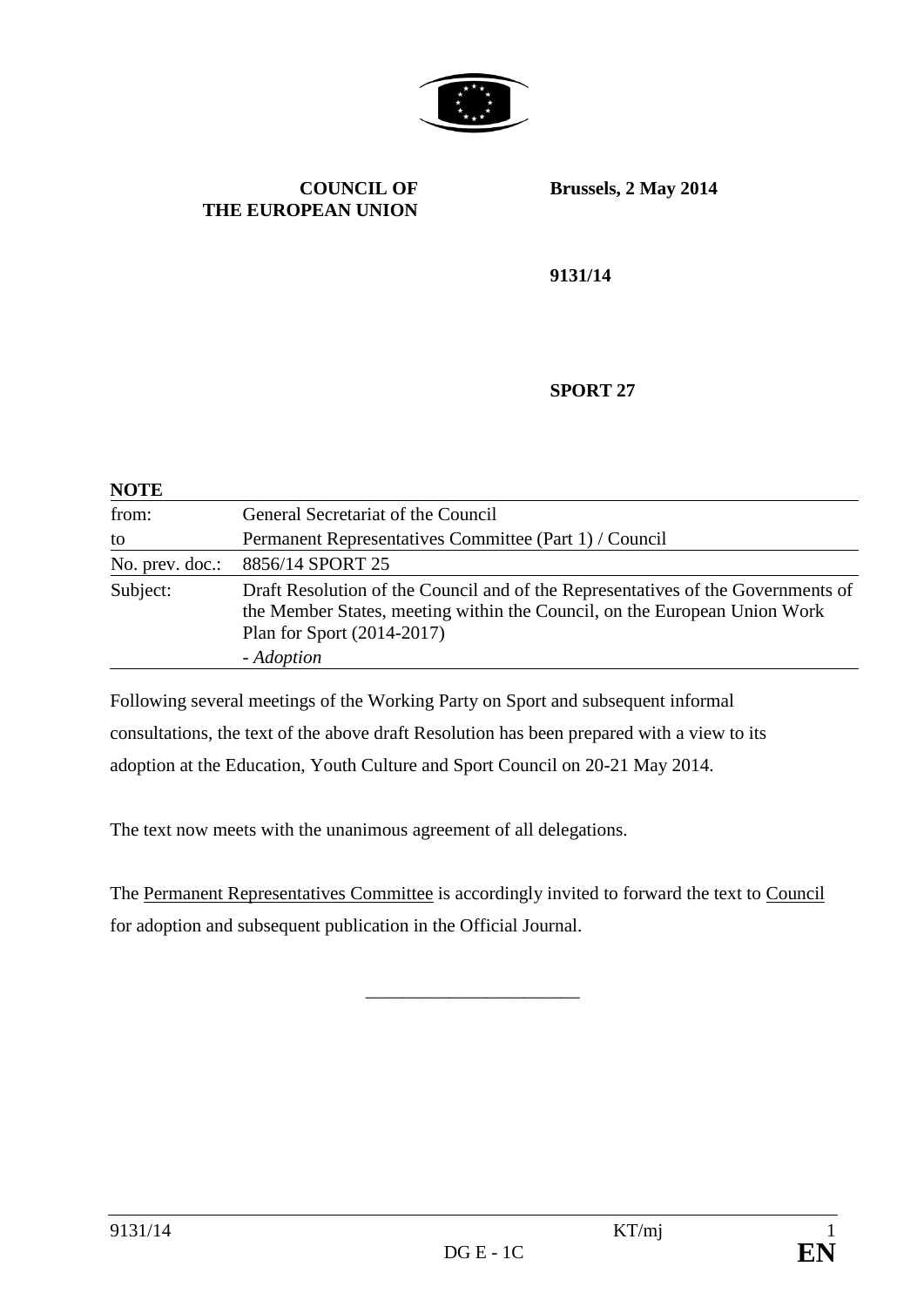# **Resolution of the Council and of the Representatives of the Governments of the Member States, meeting within the Council, on the European Union Work Plan for Sport (2014-2017)**

# THE COUNCIL OF THE EUROPEAN UNION AND THE REPRESENTATIVES OF THE GOVERNMENTS OF THE MEMBER STATES,

### I. INTRODUCTION

- 1. RECALL the competence assigned to the European Union, in particular by Article 6 and Article 165 of the Treaty on the Functioning of the European Union, according to which sport is an area where action at EU level should support, coordinate and supplement the actions of Member States.
- 2. RECALL the Resolution of the Council and of the Representatives of the Governments of the Member States, meeting within the Council, on a European Work Plan for Sport for 2011-2014**<sup>1</sup>** .
- 3. WELCOME the Report from the Commission on the implementation of the European Union Work Plan for Sport 2011-2014**<sup>2</sup>** .
- 4. ACKNOWLEDGE that sport can contribute to the achievement of the objectives of the Europe 2020 Strategy for smart, sustainable and inclusive growth.

 $\overline{a}$ 

**<sup>1</sup>** OJ C 162, 1.6.2011, p.1.<br>**2**  $5842/14$ 

**<sup>2</sup>** 5842/14.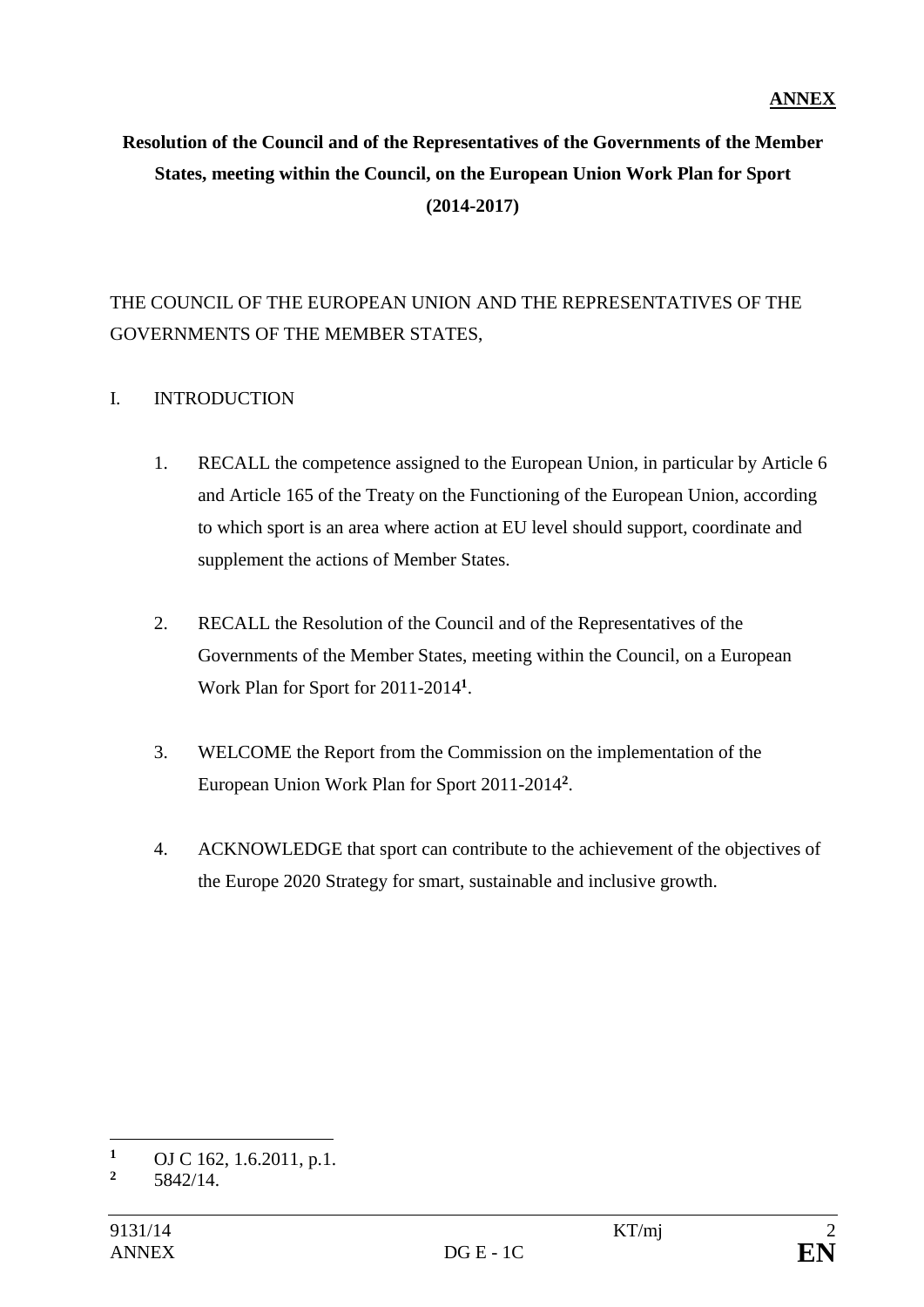- 5. RECALL the Council Resolution of 18 November 2010 where the Council agreed to convene, on a regular basis, generally in the margins of the Council meeting, an informal meeting of leading representatives of the EU public authorities and the sport movement with the aim of exchanging views on sporting issues in the EU**<sup>3</sup>** .
- 6. AGREE to further develop a framework of European cooperation in the field of sport by establishing a second three year EU Work Plan on Sport for Member State and Commission action.
- 7. AGREE that activities at EU level in the field of sport should focus on the priority themes, key topics, outputs and working methods and structures listed in this Work Plan, and as set out in Annex I.
- 8. TAKE NOTE of the 2013 Eurobarometer on Sport and Physical Activity and acknowledge the great differences among Member States, including results on voluntary work and sedentary behaviour.

# **II. DEVELOPING FURTHER THE EUROPEAN DIMENSION IN SPORT BY ESTABLISHING AN EU WORK PLAN**

- 9. CONSIDER that a three year EU Work Plan on Sport should be governed by the following guiding principles:
	- to promote a cooperative and concerted approach among Member States and the Commission to delivering added value in the field of sport at EU level over the longer term;
	- to address transnational challenges using a coordinated EU approach;

 $\overline{a}$ **<sup>3</sup>** OJ C 322, 27.11.2010, p. 1.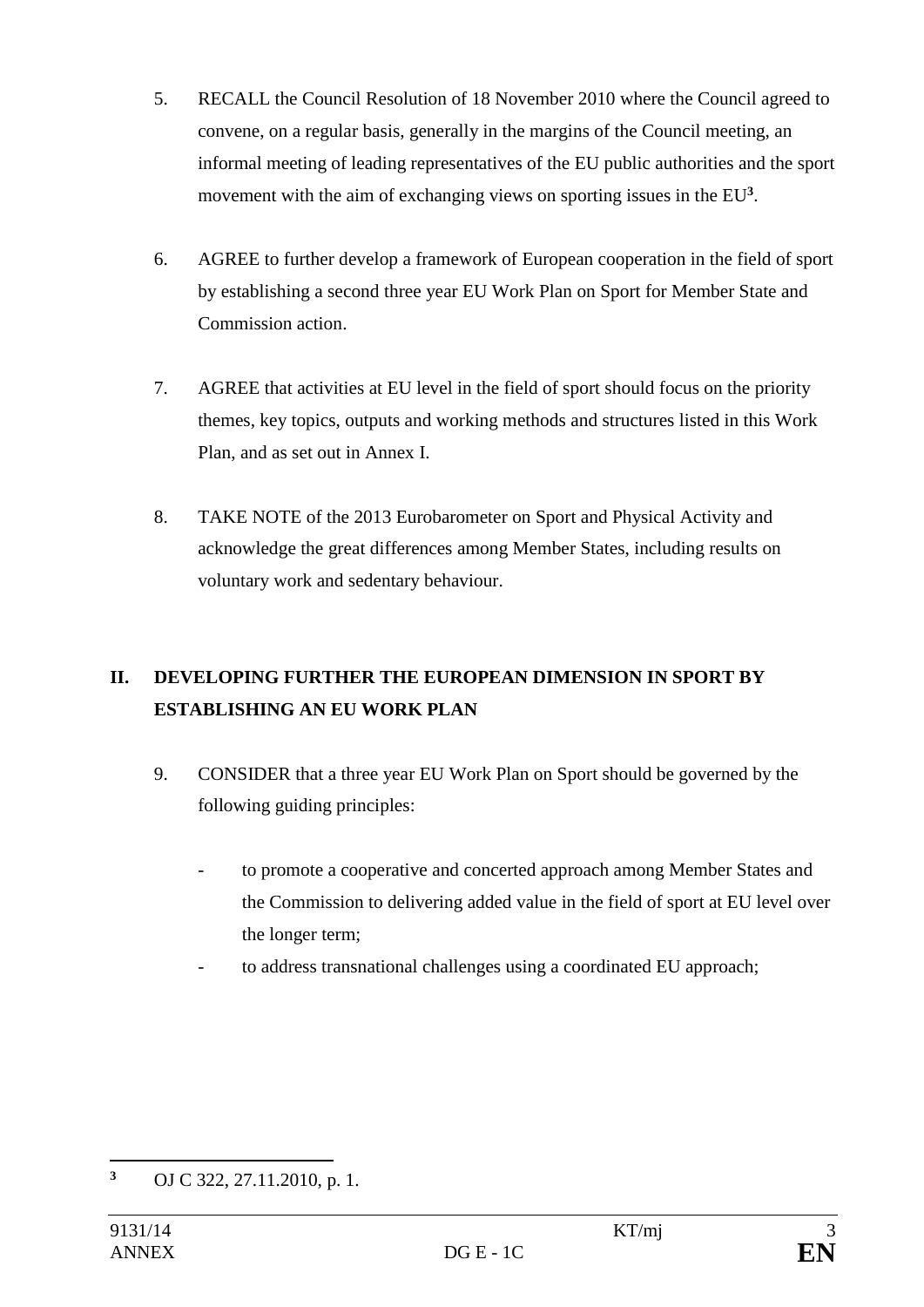- to take into account the specific nature of sport;
- to reflect the need for mainstreaming sport into other EU policies;
- to work towards evidence based sport policy;
- to contribute to the overarching priorities of the EU economic and social policy agenda, in particular the Europe 2020 Strategy;
- to build on the achievements of the first EU Work Plan for Sport;
- to complement and reinforce the impact of activities launched under the *Erasmus+* programme in the field of sport.
- 10. UNDERLINE that this EU Work Plan should be a flexible framework which is capable of responding when appropriate to developments in the field of sport.
- 11. AGREE that the following themes and key topics should be given priority by Member States and the Commission for the period covered by the present Work Plan. They could be complemented by each Presidency in the light of any possible new developments:
	- 1) Integrity of sport, in particular anti-doping, the fight against match-fixing, protection of minors, good governance and gender equality;
	- 2) The economic dimension of sport, in particular sustainable financing of sport, the legacy of major sport events, economic benefits of sport and innovation;
	- 3) Sport and society, in particular HEPA, volunteering, employment in sport as well as education and training in sport.
- 12. AGREE that the Work Plan may be revised by the Council and the Representatives of Governments of the Member States, meeting within the Council in the light of results achieved and policy developments at EU level.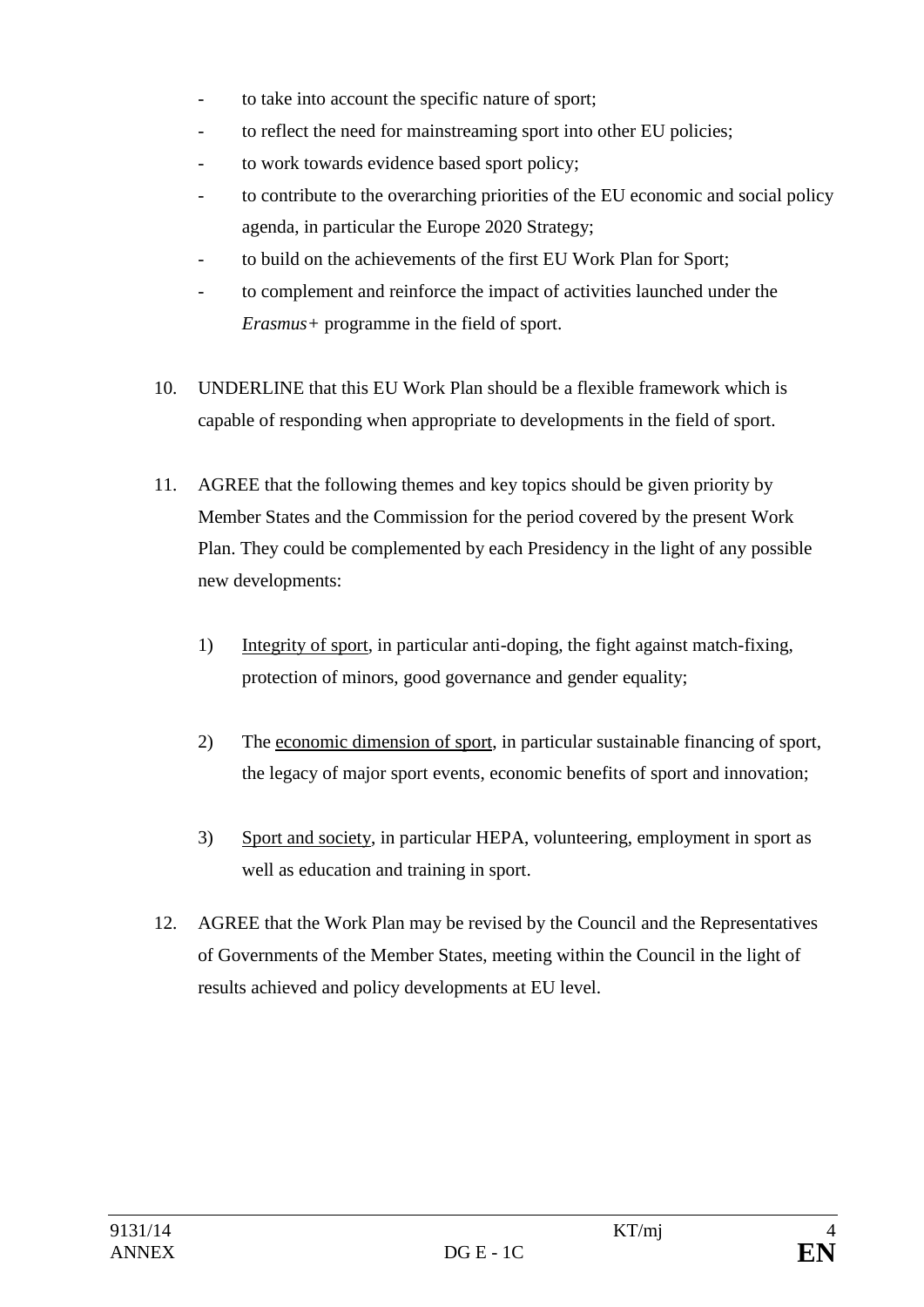### III. WORKING METHODS AND STRUCTURES

### 13. RECOGNISE that:

There is a need to continue the cooperation on sport in the EU context established after the entry into force of the Lisbon Treaty, based on the guiding principles listed in Section II of this Work Plan;

There is also a need for the EU to work closely with the sport movement and relevant competent organisations at national, European and international levels such as the Council of Europe and WADA, in particular through the structured dialogue.

#### 14. AGREE that

Different working structures and methods should be established for the follow-up of achievements from the first EU Work Plan and for developing new outputs in line with the priority themes and key topics, as set out in Section II above;

Therefore, five "Expert Groups", with experts appointed by the Member States, will be set up covering the following topics: match-fixing, good governance, economic dimension, HEPA and human resources development in sport . The principles relating to membership and functioning of these groups are set out in the Annex II;

In addition to expert groups, other structures and working methods may include e.g. Presidency conferences, meetings of Sport Ministers and Directors, Commission studies and conferences, as well as pledge boards**<sup>4</sup>** .

 $\overline{\mathbf{4}}$ **<sup>4</sup>** Pledge board: An instrument where mainly sport organisations can voluntarily make public their commitment to certain issues, e.g. to good governance principles or gender equality targets (see Annex I). The Commission will submit a proposal to the Council Working Party on Sport on the set up and functioning of pledge boards in the second half of 2014.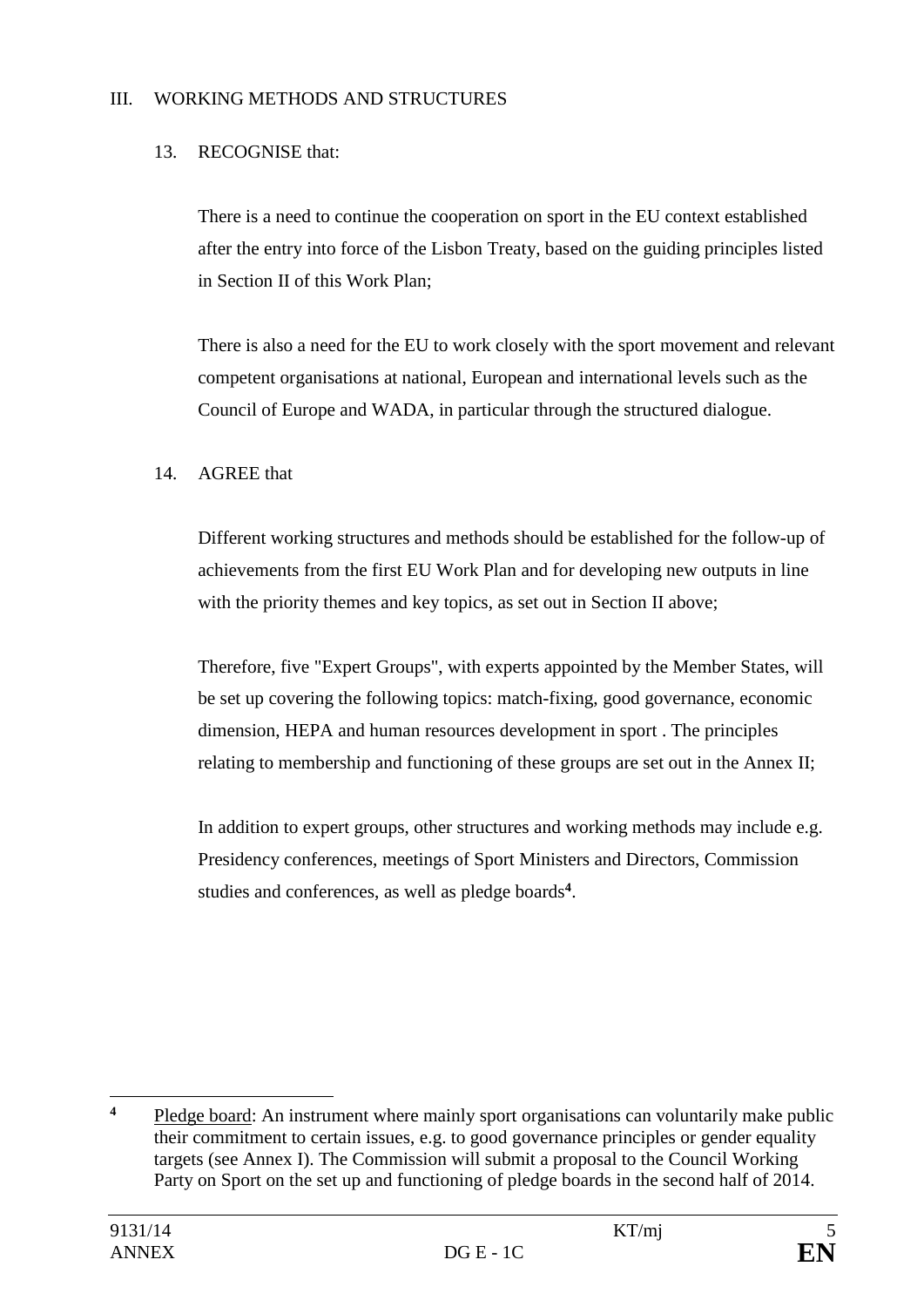In the first half of 2017, the implementation of the present Work Plan will be evaluated by the Council on the basis of a report prepared by the Commission by November 2016.

## IV. FURTHER STEPS

## 15. INVITE THE MEMBER STATES TO:

- work together with the Commission and by using the working structures and methods specified by this Resolution;
- whilst respecting the principle of subsidiarity and the autonomy of sport's governing structures take due account of this Work Plan when developing policy at national level;
- regularly inform, and where appropriate consult, sport stakeholders on progress made in implementing the EU Work Plan, in order to ensure the relevance and visibility of the activities.

# 16. INVITE THE PRESIDENCIES OF THE COUNCIL TO:

- take into account, in the context of the Team Presidency, the EU Work Plan priority themes when developing their programme, report on the implementation of the Work Plan and build upon the results achieved;
- inform the Member States on ongoing or planned work in other Council formations that has an impact on sport;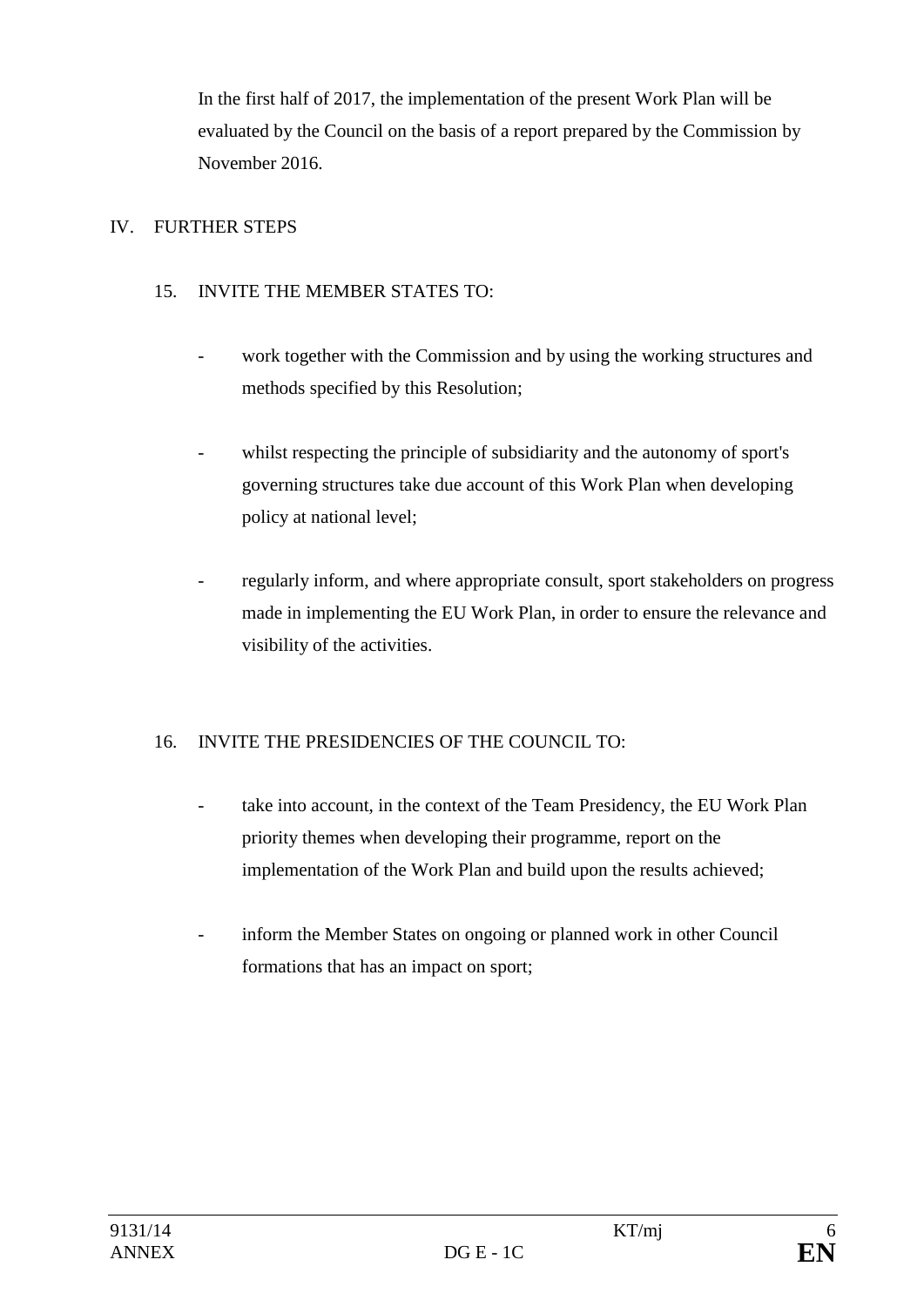at the end of the three years covered by the present Resolution, and on the basis of a Report prepared by the Commission, propose a new Work Plan for the next period, if appropriate.

## 17. INVITE THE COMMISSION TO:

- work with the Member States in implementing this Work Plan, in particular regarding the outputs outlined in Annex I;
- inform the Member States on ongoing or planned initiatives in other EU policy areas impacting on sport and respective developments in the Commission;
- support the Member States and other relevant actors in cooperating within the framework set out in the present Resolution, in particular by:
	- examining means to facilitate the widest possible participation of Member States and experts, as well as invite representatives from the sport movement and other stakeholders in the working structures referred to in Annex I, assuring a high and coherent level of representativeness;
	- establishing, as appropriate, groups of experts providing a high level of relevant expertise, as well as other forms of support for promoting exchange of views and peer learning as well as for building knowledge (e.g. studies);
- facilitate the structured dialogue on sport, including the organisation on an annual basis of the EU Sport Forum, bringing together all the key stakeholders at different levels of sport;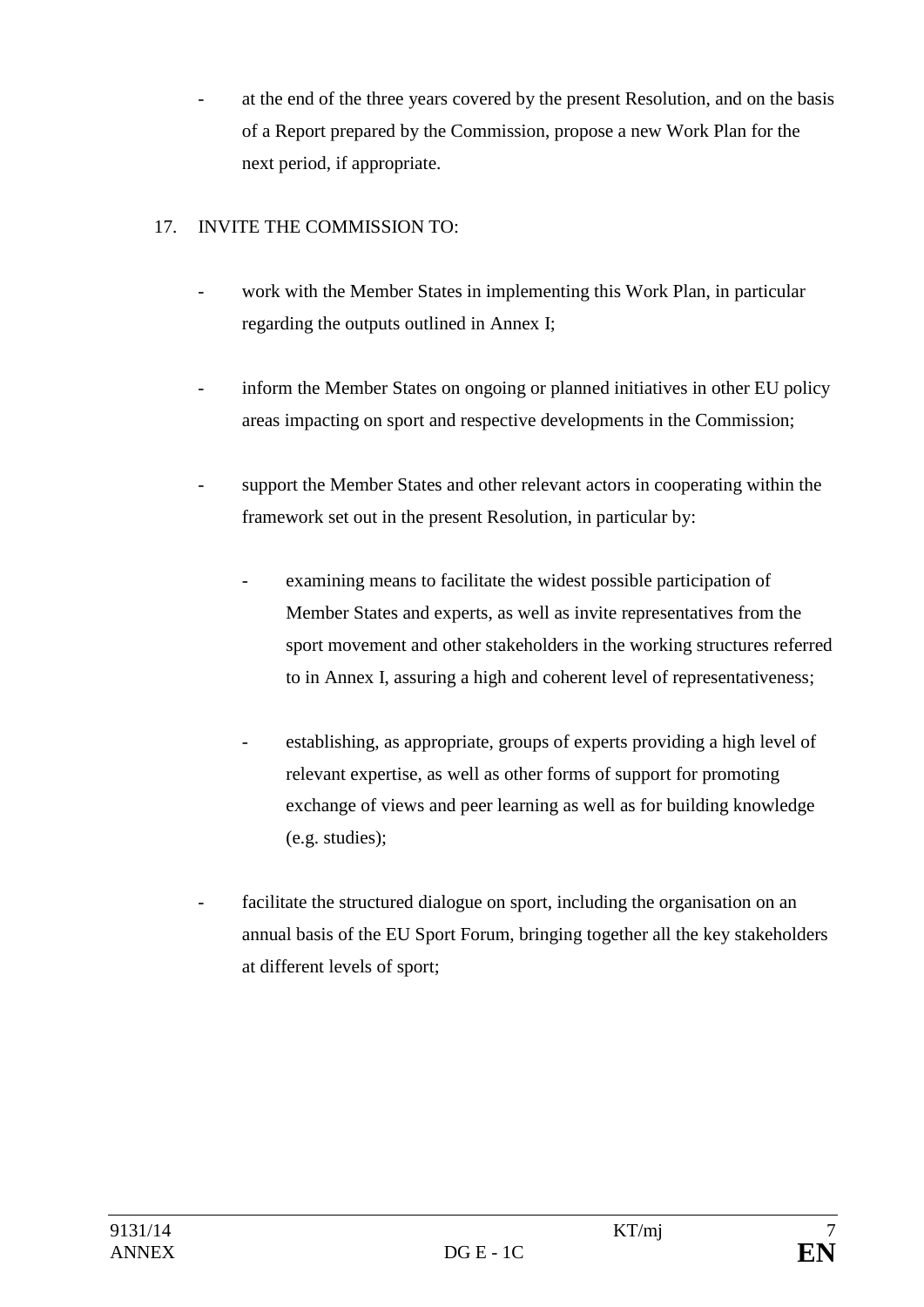- use the financial resources of the *Erasmus*+ programme and other relevant EU programmes to support the priority themes and corresponding key topics established by this Work Plan;
- adopt, by November 2016 and on the basis of voluntary contributions from Member States, a Report on the implementation and relevance of the Work Plan. This Report will be the basis for the preparation of a possible EU Work Plan during the first half of 2017;
- where appropriate, make the outputs achieved in the working structures publicly available.

# 18. INVITE THE MEMBER STATES, THE COMMISSION AND THE PRESIDENCIES, WITHIN THEIR RESPECTIVE SPHERES OF COMPETENCE, WITH DUE REGARD FOR THE PRINCIPLE OF SUBSIDIARITY, TO:

- continue close cooperation in accordance with Annexes I and II of this Resolution;
- take sport into account when formulating, implementing and evaluating policies and actions in other policy fields, with particular attention to ensuring early and effective inclusion in the policy development process;
- promote better recognition of the contribution of sport to the overall goals of the Europe 2020 Strategy given the sector's strong potential to contribute to smart, sustainable and inclusive growth and new jobs and considering its positive effects on social inclusion, education and training as well as public health and active ageing;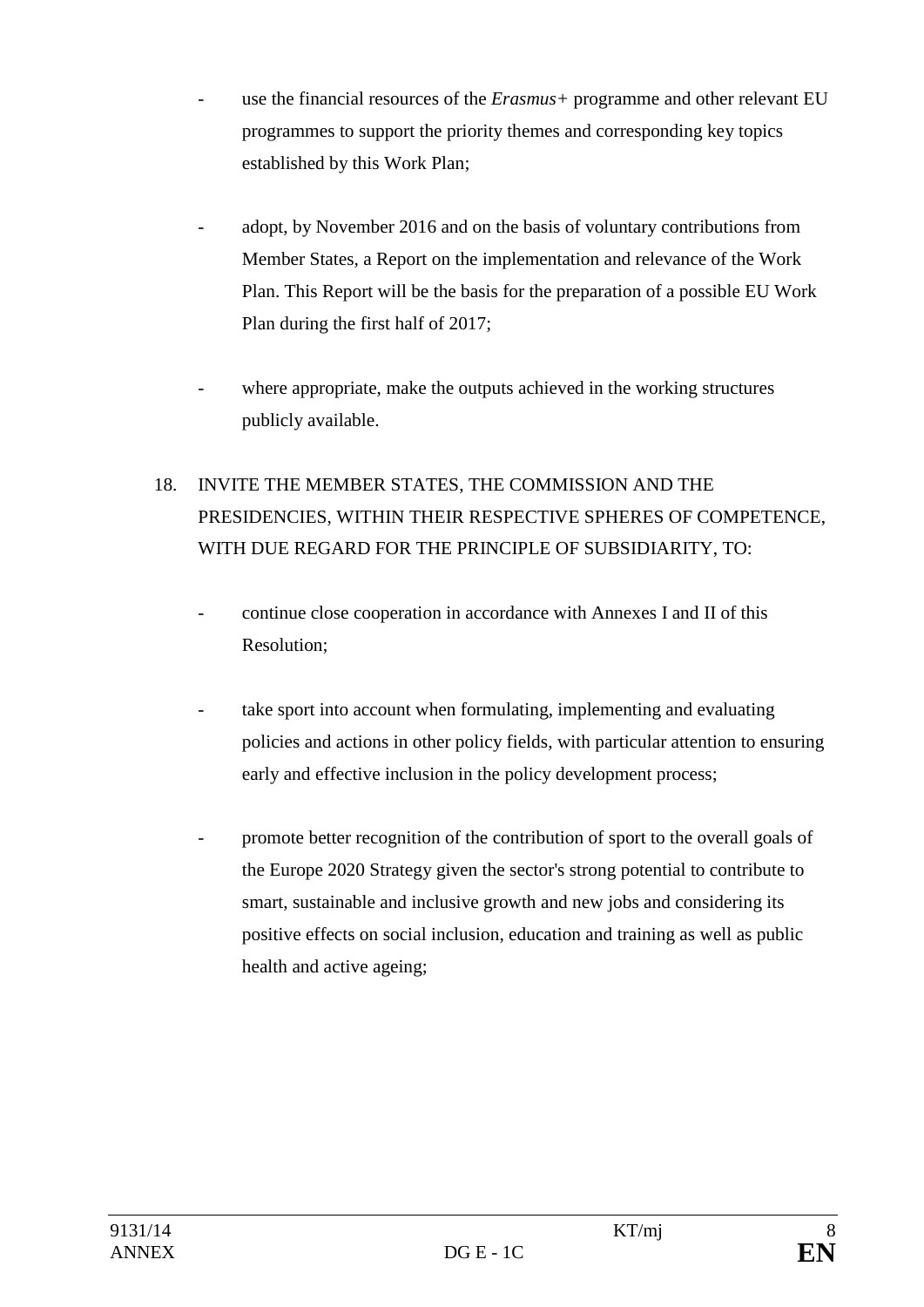- foster cooperation with third countries, in particular candidate countries and potential candidates to the EU, and the competent international organisations in the field of sport including the Council of Europe.

\_\_\_\_\_\_\_\_\_\_\_\_\_\_\_\_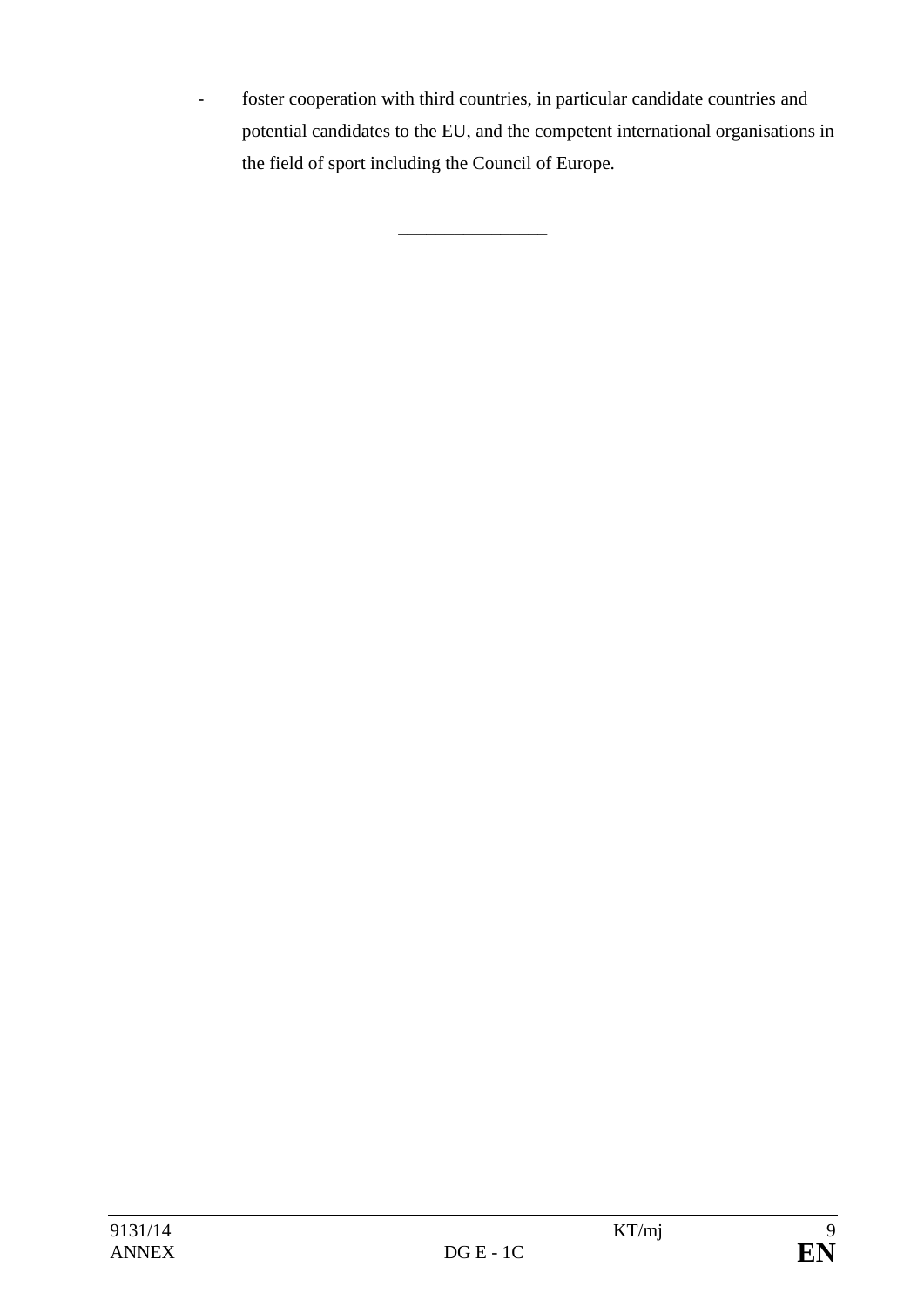## **ANNEX I TO ANNEX**

# **Key topics (paragraph 11), requested outputs and corresponding working structures**

| <b>Key topic</b>                            | <b>Output and target date</b>                                                                                                                                                                                                                                                         | <b>Working structure</b>                  |  |  |  |
|---------------------------------------------|---------------------------------------------------------------------------------------------------------------------------------------------------------------------------------------------------------------------------------------------------------------------------------------|-------------------------------------------|--|--|--|
| Integrity of sport                          |                                                                                                                                                                                                                                                                                       |                                           |  |  |  |
| Anti-Doping <sup>5</sup>                    | - Expert Group recommendations on doping in<br>recreational sport and doping prevention: Exchange<br>of best practices and peer learning<br>(2nd half 2015)                                                                                                                           | <b>Directors General</b><br>for Sport     |  |  |  |
| Match-fixing                                | - Exchange of best practices regarding the fight<br>against match-fixing, in particular on a possible<br>Commission Recommendation on best practices in<br>the prevention and combatting of betting-related<br>match-fixing, followed by a report on state of play<br>(1st half 2016) | <b>Expert Group on</b><br>Match-Fixing    |  |  |  |
| Protection and<br>safeguarding of<br>minors | - Preparation of Expert Group recommendations to<br>protect young athletes and safeguard children's<br>rights in sport<br>(1st half 2016)                                                                                                                                             | <b>Expert Group on</b><br>Good Governance |  |  |  |
| Good governance                             | - Preparation of guiding principles relating to<br>democracy, human rights and labour rights, in<br>particular in the context of the awarding procedure<br>of major sport events, possibly followed by a<br>pledge board<br>(2nd half 2015)                                           |                                           |  |  |  |
|                                             | - Promotion of existing good governance principles,<br>possibly followed by a pledge board<br>(1st half 2016)                                                                                                                                                                         |                                           |  |  |  |
| Gender equality                             | - Preparation of Expert Group recommendations or<br>guidelines on gender equality in sport, possibly<br>followed by a pledge board<br>(2nd half 2015)                                                                                                                                 |                                           |  |  |  |

 $\overline{5}$ **<sup>5</sup>** The Council (Working Party on Sport/Coreper) will continue to coordinate the positions of EU Member States in advance of WADA meetings.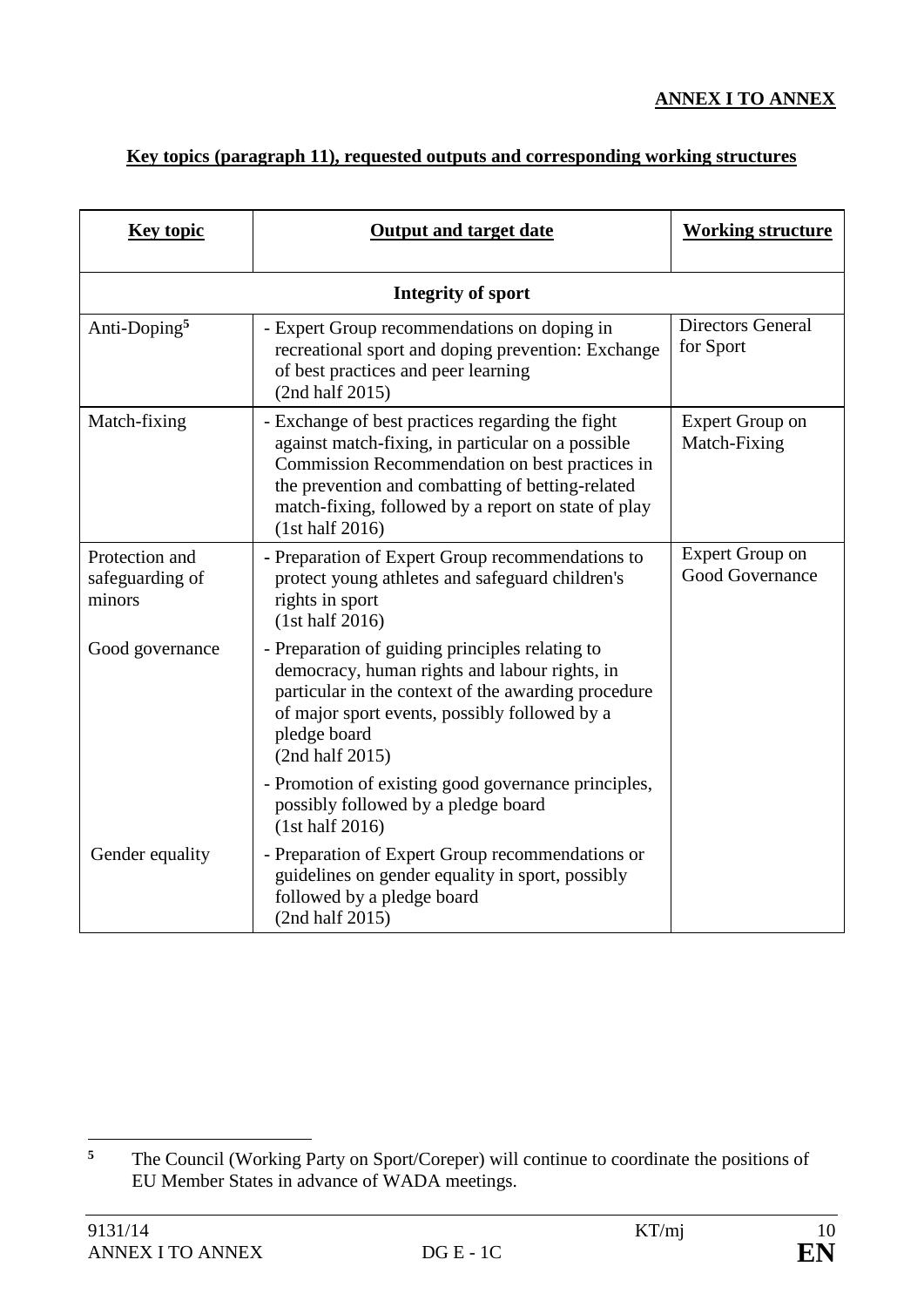| The economic dimension of sport   |                                                                                                                                                                                                                                                             |                                              |  |  |  |
|-----------------------------------|-------------------------------------------------------------------------------------------------------------------------------------------------------------------------------------------------------------------------------------------------------------|----------------------------------------------|--|--|--|
| Economic benefits<br>of sport     | - Preparation of Expert Group recommendations to<br>measure the economic benefits of sport in the EU<br>based on the ongoing work to promote the set-up of<br>SSAs in the Member States<br>(2nd half 2015)                                                  | Expert Group on the<br>Economic<br>Dimension |  |  |  |
| Legacy of major<br>sport events   | - Preparation of Expert Group recommendations on<br>major sport events, in particular on legacy aspects<br>with a focus on social, economic and<br>environmental sustainability<br>(2nd half 2015)                                                          |                                              |  |  |  |
| Sustainable<br>financing of sport | - Preparation of practical guidance on how to<br>encourage transparent and long-term investment in<br>sport, including EU funding, based inter alia on<br>2012 recommendations on sustainable financing of<br>sport, including state aid<br>(1st half 2016) |                                              |  |  |  |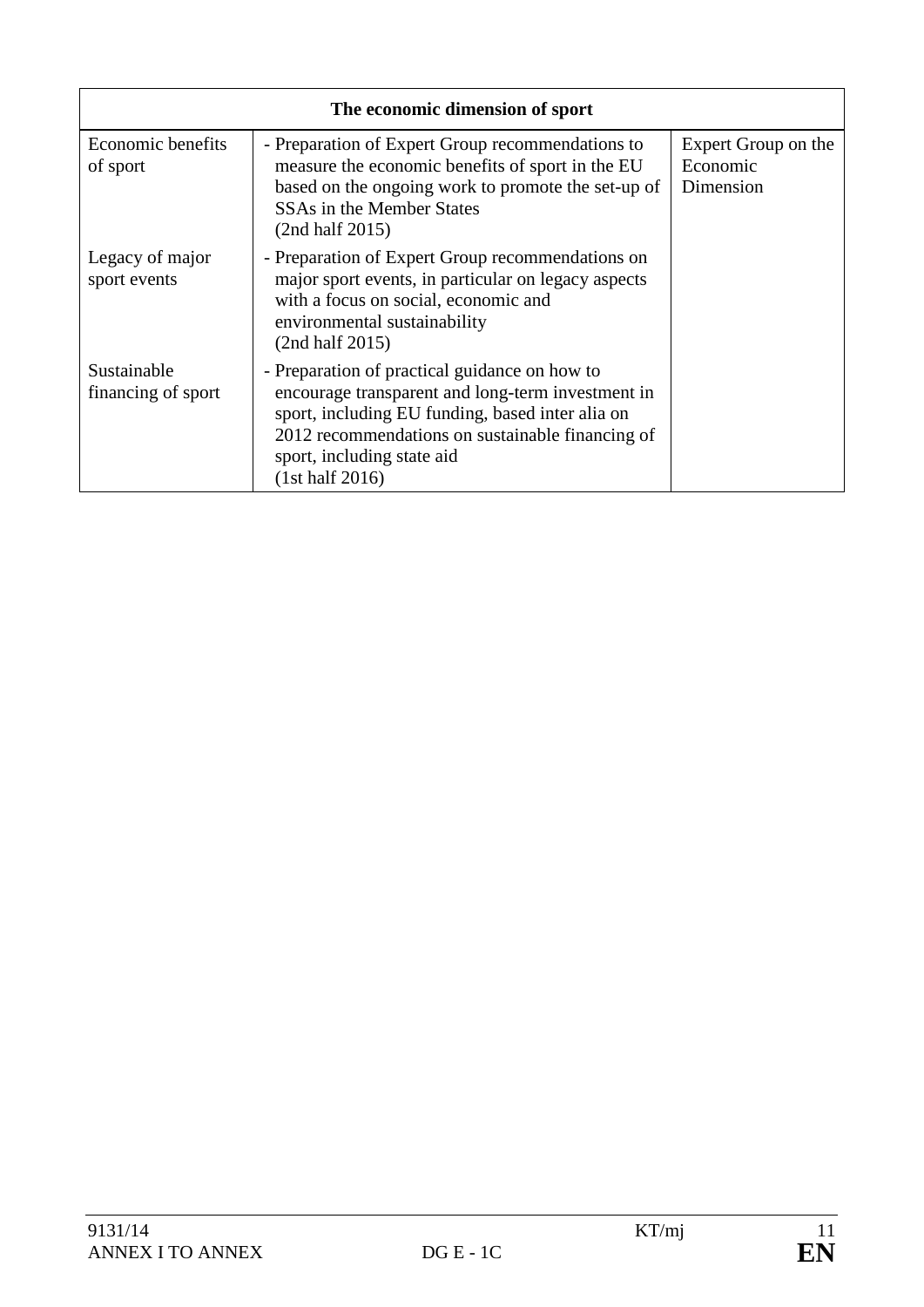| <b>Sport and society</b>                               |                                                                                                                                                                                                                                                                          |                                                                           |  |  |  |
|--------------------------------------------------------|--------------------------------------------------------------------------------------------------------------------------------------------------------------------------------------------------------------------------------------------------------------------------|---------------------------------------------------------------------------|--|--|--|
| Health-enhancing<br>physical activity                  | - Preparation of Expert Group recommendations to<br>encourage physical education in schools, including<br>motor skills in early childhood, and to create<br>valuable interactions with the sport sector, local<br>authorities and the private sector<br>(1st half 2015)  | <b>Expert Group on</b><br><b>HEPA</b>                                     |  |  |  |
|                                                        | - Coordination of the implementation of the Council<br>Recommendation on HEPA<br>(2nd half 2016)                                                                                                                                                                         |                                                                           |  |  |  |
| Education, training,<br>employment and<br>volunteering | - Preparation of Expert Group recommendations to<br>encourage volunteering in sport, including best<br>practices on legal and fiscal mechanisms<br>(2nd half 2015 or 2nd half 2014)                                                                                      | <b>Expert Group on</b><br><b>Human Resource</b><br>Management in<br>Sport |  |  |  |
|                                                        | - Exchange of best practices and report on the state<br>of play concerning the inclusion of sport<br>qualifications in NQFs with a reference to EQF<br>(2nd half 2016)                                                                                                   |                                                                           |  |  |  |
|                                                        | - Preparation of Expert Group recommendations on<br>the contribution of sport to the employability of<br>young people, including young professional<br>sportsmen and women, and the creation of jobs in<br>the sport and sport-related labour market.<br>(2nd half 2016) |                                                                           |  |  |  |
|                                                        | - Preparation of practical guidance on compliance of<br>national qualifications with international<br>qualification standards of international sport<br>federation<br>(2nd half 2015)                                                                                    |                                                                           |  |  |  |
|                                                        | - Preparation of a report on state of play concerning<br>the implementation of the EU Guidelines on Dual<br>Careers<br>(1st half 2017)                                                                                                                                   |                                                                           |  |  |  |

\_\_\_\_\_\_\_\_\_\_\_\_\_\_\_\_\_\_\_\_\_\_\_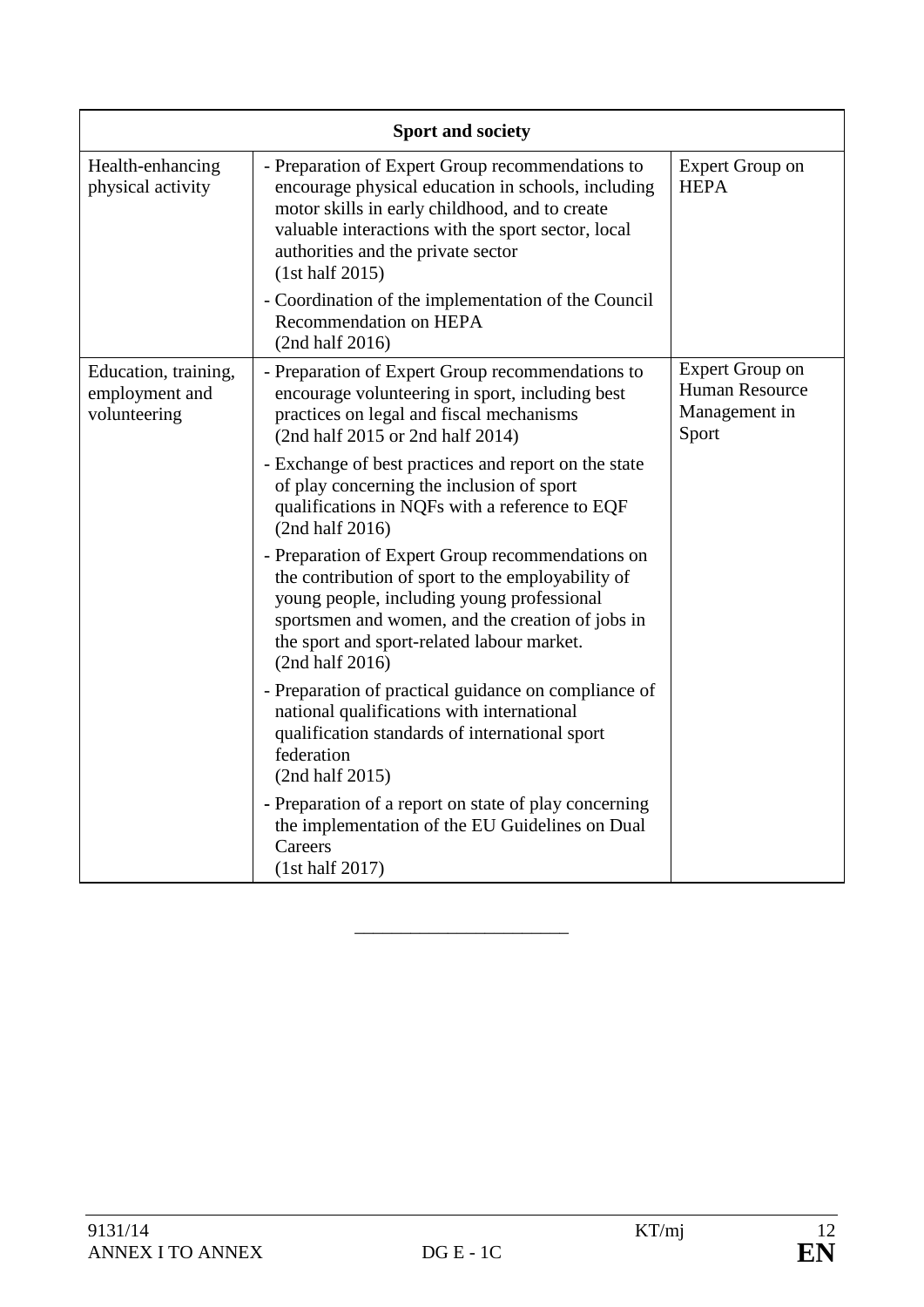#### **ANNEX II to ANNEX**

# **Principles relating to the membership and functioning of the five expert groups established by the Member States and the Commission in the framework of the second EU Work Plan for Sport -2014-2017**

#### **Membership**:

- The participation of Member States in the work of the groups is voluntary and Member States can join them at any time.
- Member States interested in participating in the work of the groups will nominate experts as members of the respective groups. Member States will ensure that the nominated experts have relevant experience in the relevant field at national level and will ensure effective communication with competent national authorities. The Commission will coordinate the nomination exercise.
- Each expert group may decide to invite other participants: independent experts, representatives of the sport movement and other stakeholders, as well as representatives of European third countries. Each expert group can propose to add other participants for the whole working period with the requirement that their membership be approved unanimously by the expert group.

#### **Working procedures**

- To implement this Work Plan, each expert group will be responsible for appointing its chair or co-chairs at the first expert group meeting after the adoption of the Work Plan. The election of the Chairs will be conducted in an open and transparent manner coordinated by the Commission acting as the secretariat of the expert groups.
- Each expert group will prepare a work schedule according to this Work Plan and will concentrate on delivering concrete and useable outputs in line with Annex I.